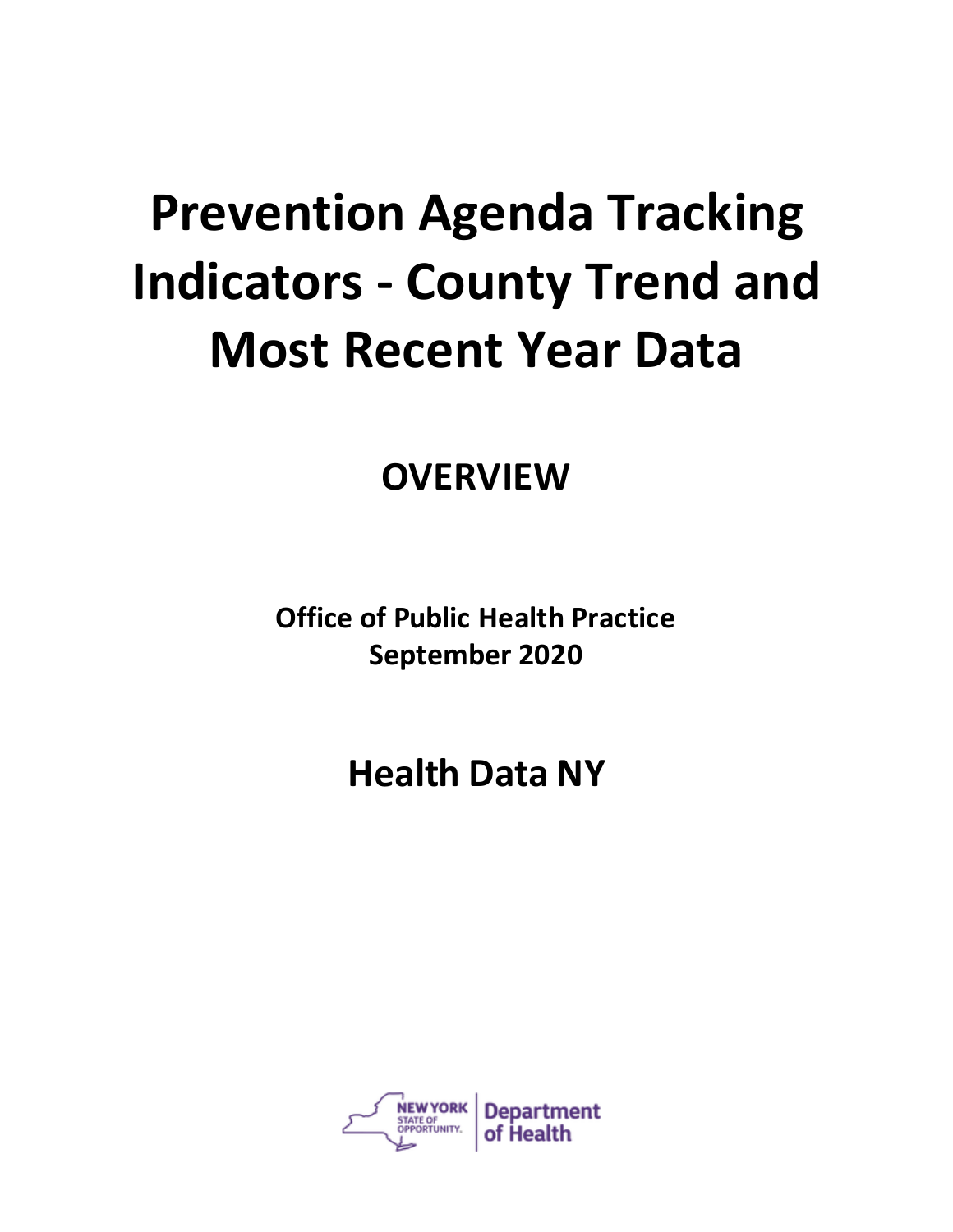# **Data Overview: Prevention Agenda Tracking Indicators - County Trend and Most Recent Year Data**

#### **General Description**

The New York State Prevention Agenda 2019-2024 serves as the blueprint for state and local community action to improve the health of New Yorkers and address health disparities. The Prevention Agenda establishes goals for five priority areas and defines indicators to measure progress toward achieving these goals, including reductions in health disparities among racial, ethnic, and socioeconomic groups and persons with disabilities.

There are two datasets related to the County Level Prevention Agenda Tracking Indicators posted on this site. One dataset is the most recent data and the other is trend data. The datasets also include state 2024 objectives for each indicator.

Certain indicators include sub-indicators, which focus on the relative or absolute differences between groups for the given indicator, and are measured by the ratios or differences between groupings. Such groupings include race, ethnicity, age, and health plans. An example is the indicator for premature deaths as a percentage of total deaths. Sub-indicators consist of ratios comparing one race/ethnicity group to another, in order to measure health disparities among these groups. For premature deaths, the sub-indicators include *Ratio of Black non-Hispanics to White non-Hispanics* and *Ratio of Hispanics to White non-Hispanics*.

## **Data Collection Process**

The Office of Public Health Practice analyzes the Vital Statistics data (i.e., death and birth records), and Statewide Planning and Research Cooperative System (SPARCS) inpatient and outpatient data to generate measures relating to the health tracking indicators. Furthermore, the Office also obtains aggregated data from various DOH programs such as obesity related data from the New York State Bureau of Chronic Disease Evaluation and Research, HIV and STDs related data from the Bureau of HIV/AIDS Epidemiology, and child preventive care data from the Office of Quality and Patient Safety.

## **Limitations in Data Use**

This dataset consists of various types of indicators with different units of measurement such as rates per 10,000 population, percentages, and ratios. Therefore, comparison of data across indicators might not be valid.